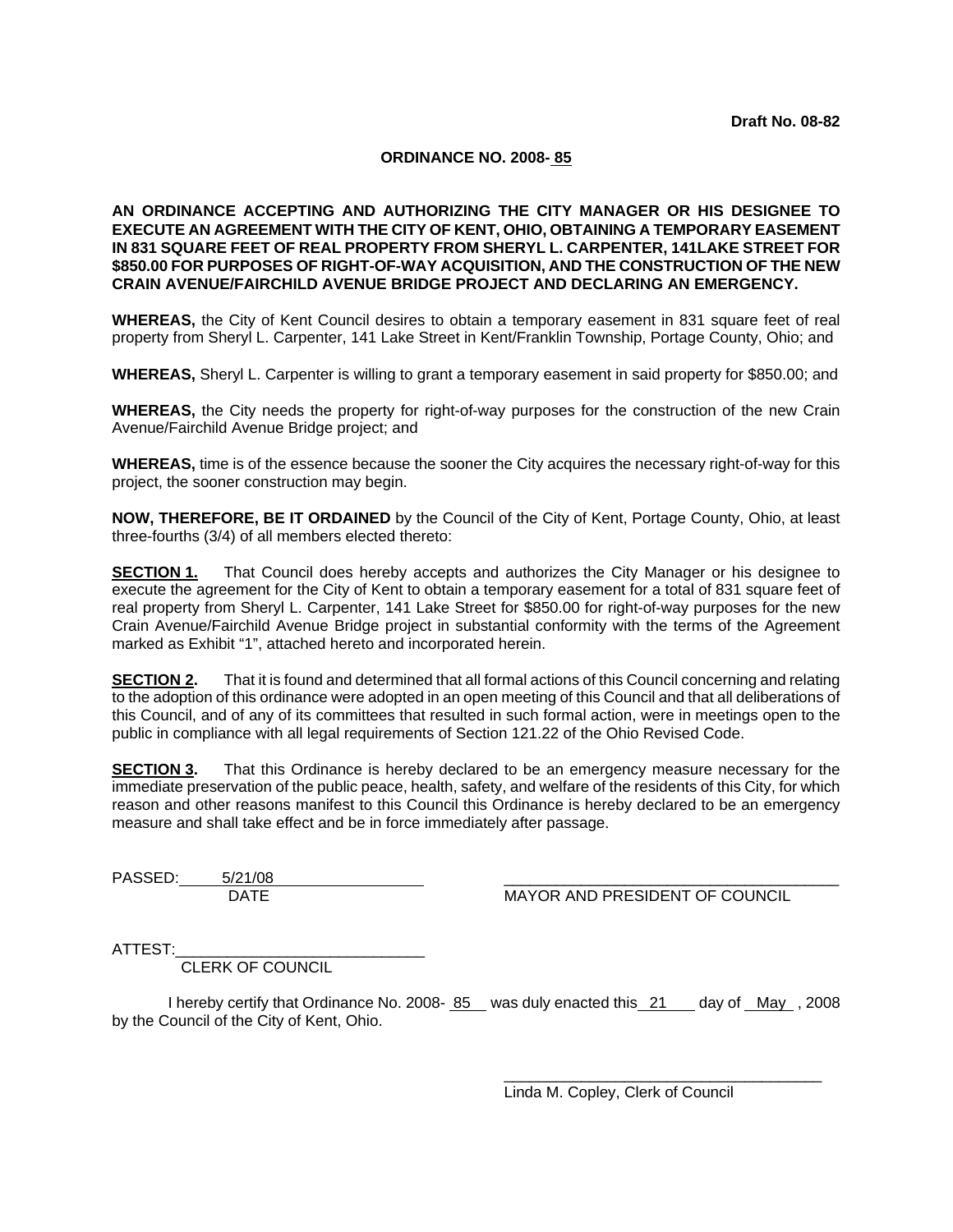# TEMPORARY RIGHT OF WAY EASEMENT

KNOW ALL MEN BY THESE PRESENTS THAT: Sheryl L. Carpenter, Trustee of the Sheryl L. Carpenter Revocable Living Trust u/a 10/20/2006 the Grantor(s) herein, in consideration of the sum of \$850.00, to be paid by City of Kent, the Grantee herein, does hereby grant, bargain, sell, convey and release to said Grantee, its successors and assigns forever, a temporary easement to exclusively occupy and use for the purposes mentioned in Exhibit "A" the following described real estate:

# PARCEL(S): 82 T POR-Crain Avenue

SEE EXHIBIT "A" ATTACHED HERETO AND BY THIS REFERENCE MADE A PART HEREOF Prior Instrument Reference: Waranty Deed instrument # 200702776, Portage County Recorder's Office.

To have and to hold said temporary easement, for the aforesaid purposes and for the anticipated period of time described below, unto the Grantee, its successors and assigns forever.

The duration of the temporary easement herein granted to the Grantee is 24 months immediately following the date on which the work described above is first commenced by the Grantee, or its duly authorized employees, agents, and contractors.

 $\mathcal{A}$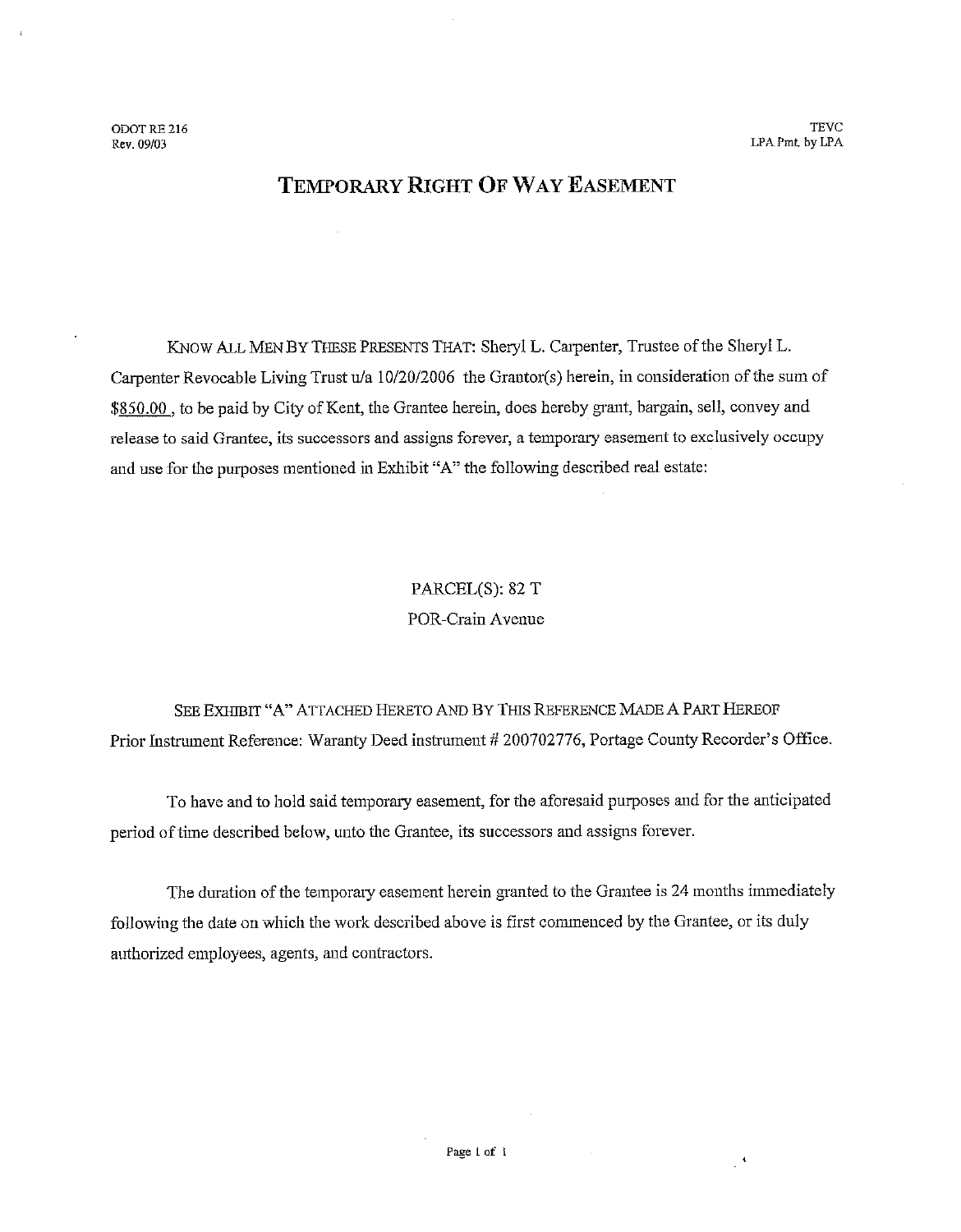Special ACK for Instruments

RE 249-I Rev. 05/07

IN WITNESS WHEREOF Sheryl L. Carpenter Revocable Trust u/a 10/20/2006 by and through Sheryl L. Carpenter, the Trustee of Sheryl L. Carpenter Revocable Trust u/a 10/20/2006, has hereunto subscribed her name on the 16 day of January, 2008.

SHERYL L. CARPENTER REVOCABLE TRUST U/A

10/20/2006

CARPENTER

By: **TRUSTEE** 

STATE OF OHIO, COUNTY OF PORTAGE ss:

BE IT REMEMBERED, that on the  $35 \frac{n}{100}$  of  $2\nu$ , 2008, before me the subscriber, a Notary Public in and for said state and county, personally came the above named Sheryl L. Carpenter, who acknowledged being the Trustee of Sheryl L. Carpenter Revocable Trust u/a 10/20/2006, and who signed or acknowledged the signing of the foregoing instrument to be the voluntary act and deed of said Sheryl L. Carpenter Revocable Trust u/a 10/20/2006.

IN TESTIMONY WHEREOF, I have hereunto subscribed my name and affixed my official seal on the day and year last aforesaid.

<u> Dekorah Ryon</u>

NOTARY PUBLIC My Commission expires:

DEBORAH R. YOUNG Resident Summit County Notary Public, State of Ohio My Commission Expires 02/07/11

This document was prepared by or for the State of Ohio, Department of Transportation, on forms approved by the Attorney General of Ohio.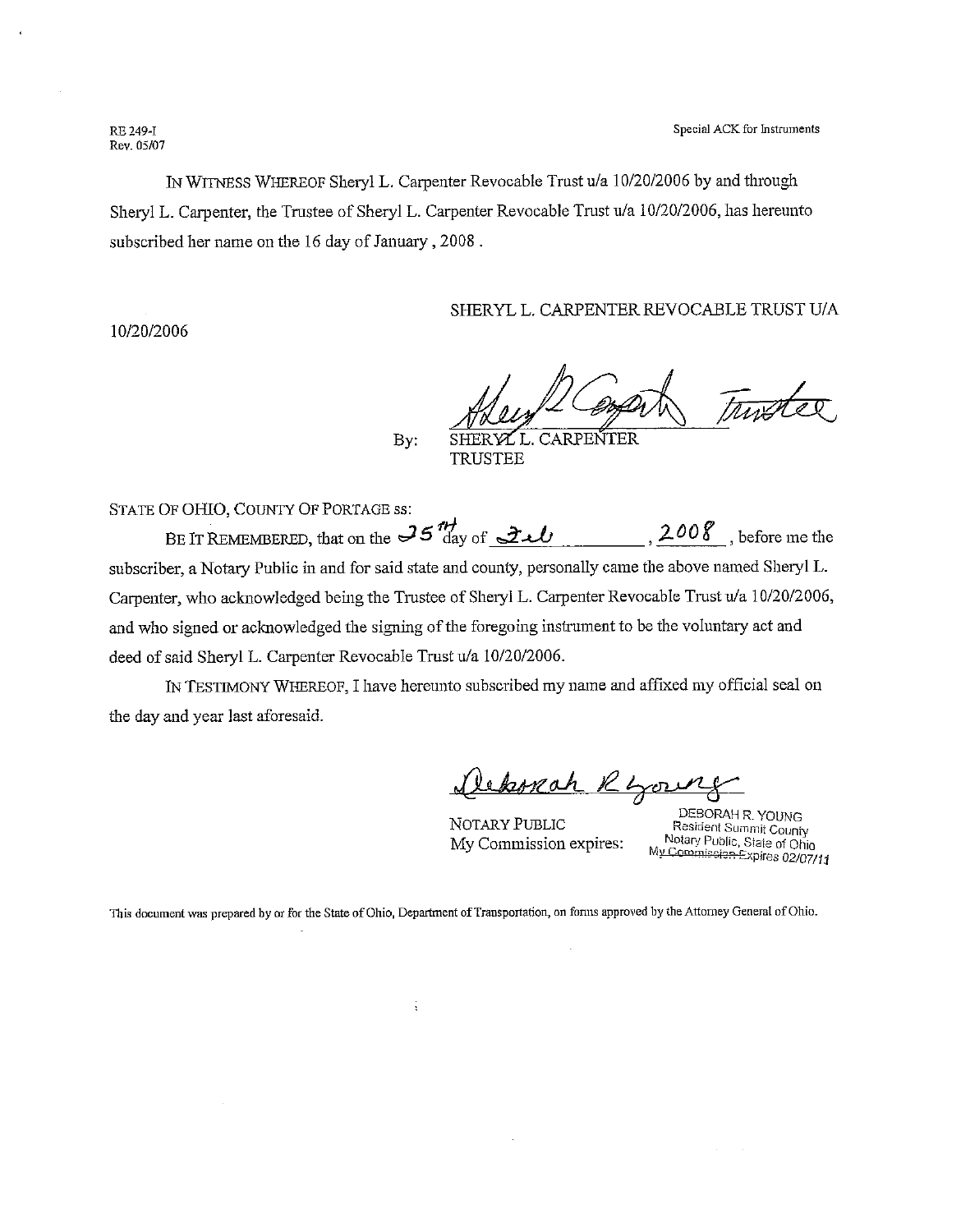**EXHIBIT A** 

RX 286 Rev. 09/06

### PARCEL 82-T POR-CRAIN\_AVENUE TEMPORARY EASEMENT FOR THE PURPOSE OF PERFORMING THE WORK NECESSARY TO CONSTRUCT TEMPORARY PAVEMENT FOR MAINTAINING TRAFFIC AND TO **COMPLETE GRADING** FOR APPROXIMATELY 24 MONTHS FROM DATE OF ENTRY BY THE STATE OF OHIO, DEPARTMENT OF TRANSPORTATION

### [Surveyor's description of the premises follows]

Situated in the City of Kent, County of Portage and State of Ohio, being part of Lot 31 of Original Franklin Township, T-3-N, R-9-W, being a parcel of land lying on the left side of the centerline of right-ofway of Lake Street (60 feet), as shown on the POR-CRAIN AVENUE plans made for the City of Kent, Ohio by ARCADIS G & M of Ohio, Inc. and as recorded in Reception Number of the records of Portage County, Ohio and being located within the following described points in the boundary thereof:

Commencing at a 3/8" iron pin in a monument box found at the intersection of the westerly line of Original Lot 31 and the centerline of right-of-way of Lake Street (60 feet) at Station 60+27.16 on the centerline of right-of-way of Lake Street;

Thence North 67° 59' 04" East 375.88' along the centerline of right-of-way of Lake Street to Station 64+03.04 on the centerline of right-of-way of said Lake Street;

Thence North 22° 00' 56" West 30.00' perpendicular from the centerline of right-of-way line of Lake Street to the southwest corner of a parcel of land now or formerly owned by Patrick S. Carpenter and Sheryl L. Carpenter (Grantors) recorded in Instrument Number 200417764 at Station 64+03.04, 30.00' left of the centerline of right-of-way of said Lake Street, witness a drill hole found at Station 64+03.04,29.98' left of the centerline of right-of-way of said Lake Street; also being the TRUE PLACE OF BEGINNING of the temporary easement herein described:

- 1. Thence North 13° 21' 56" West 11.19' along the westerly property line of said Carpenter parcel to Station 64+04.72, 41.07' left of the centerline of Lake Street;
- 2. Thence North 69° 19' 09" East 81.99' through said Carpenter parcel to the easterly property line of said parcel to Station 64+86.70, 39.16' left of the centerline of Lake Street;
- 3. Thence South 12° 44' 56" East 9.28' along the easterly property line of said Carpenter parcel to the northerly right-of-way line of Lake Street at Station 64+85.20, 30.00' left of the centerline of Lake Street;
- 4. Thence South 67° 59' 04" West 82.16' along the northerly right-of-way line of Lake Street to the TRUE PLACE OF BEGINNING.

The above described parcel contains 831 square feet of land, which includes 0 square feet in the present road occupied, resulting in a net take of 831 square feet of land of which is contained within Portage County Auditor's Permanent Parcel Number 170312100009 and subject to all legal highways and easements of record.

This description was prepared by Angela M. Metz, E.I. in December 2006 under the direct supervision of Charles A. Hauber, Registered Surveyor Number 8034 and is based on a field survey performed by Finkbeiner, Pettis & Strout, Inc. (now known as ARCADIS G & M of Ohio, Inc.) in 2004 under the direction and supervision of Michael E. Durbin, Registered Surveyor Number 7528.